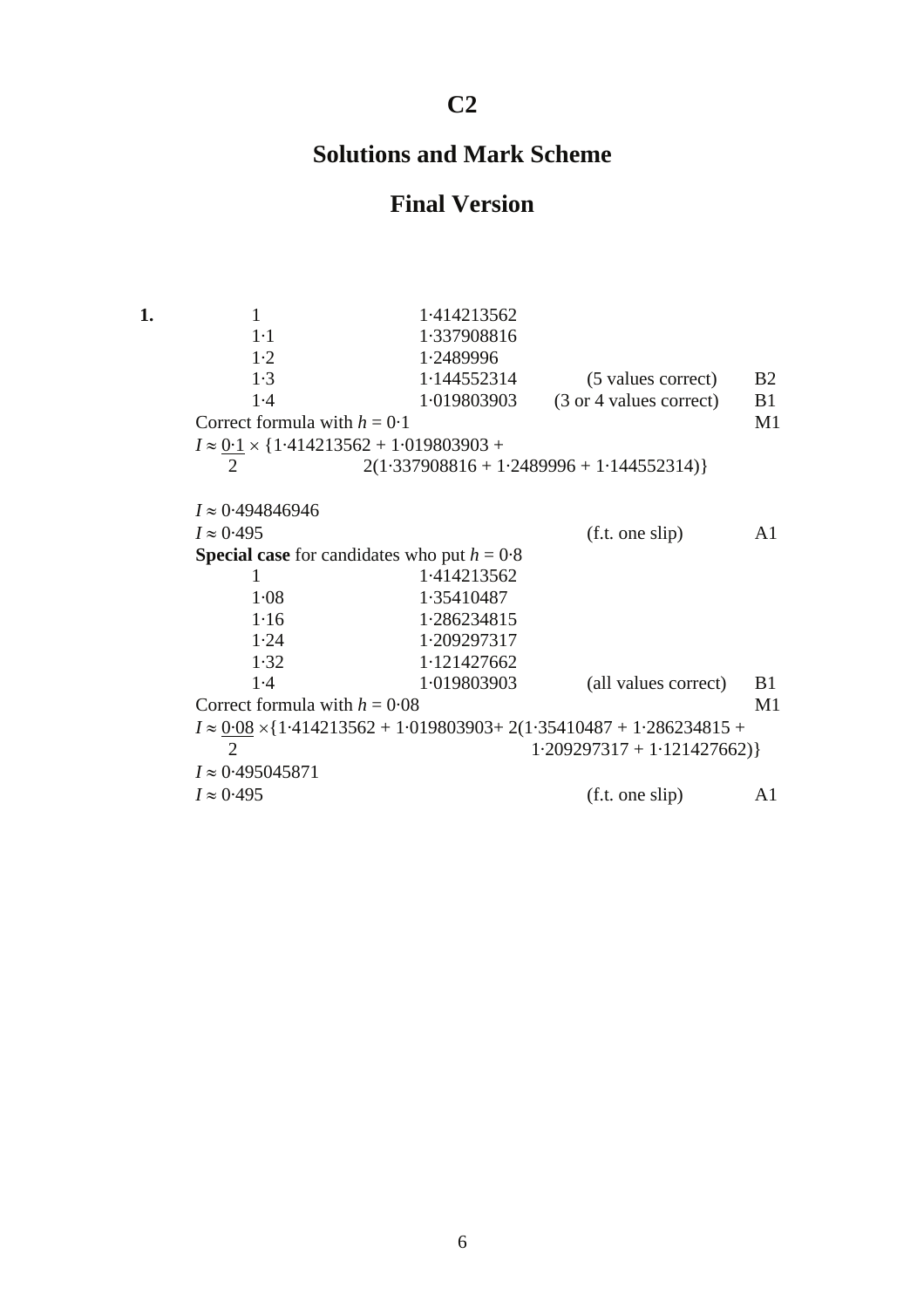- **2.** (*a*)  $3-7\cos\theta = 6(1-\cos^2\theta)$  (correct use of  $\sin^2\theta = 1-\cos^2\theta$ ) M1 An attempt to collect terms, form and solve quadratic equation in  $\cos \theta$ , either by using the quadratic formula or by getting the expression into the form  $(a \cos \theta + b)(c \cos \theta + d)$ , with  $a \times c$  = coefficient of  $\cos^2 \theta$  and  $b \times d$  = constant m1  $6\cos^2\theta - 7\cos\theta - 3 = 0 \Rightarrow (3\cos\theta + 1)(2\cos\theta - 3) = 0$  $\Rightarrow$  cos  $\theta = -1$ , (cos  $\theta = \frac{3}{2}$ )  $(c.a.0.)$  A1 3  $\theta = 109.47^{\circ}, 250.53^{\circ}$  B1 B1 Note: Subtract (from final two marks) 1 mark for each additional root in range from  $3\cos\theta + 1 = 0$ , ignore roots outside range.  $\cos \theta = -$ , f.t. for 2 marks,  $\cos \theta = +$ , f.t. for 1 mark
	- (*b*)  $2x + 45^{\circ} = 35^{\circ}, 215^{\circ}, 395^{\circ}$  (one value) B1  $x = 85^\circ, 175^\circ$  B1, B1 Note: Subtract (from final two marks) 1 mark for each additional root in range, ignore roots outside range.
	- (*c*) Correct use of tan  $\theta = \sin \theta$  (o.e.) M1 cos θ

$$
\theta = 194.48^{\circ}
$$

$$
\theta = 345.52^{\circ}
$$

Note: Subtract (from final two marks) 1 mark for each additional root in range, ignore roots outside range.

3. (a) 
$$
x^2 = 8^2 + (x + 2)^2 - 2 \times 8 \times (x + 2) \times \cos 60^\circ
$$
  
\n(correct use of cos rule) M1  
\n $x^2 = 64 + x^2 + 4x + 4 - 8x - 16$   
\n $x = 13$  (f.t. only  $x = 21$  from + 16 in the line above) A1  
\n(b)  $\sin ACB = \sin 60^\circ$  (substituting correct values in the correct places in

(b) 
$$
\frac{\sin ACB}{8} = \frac{\sin 60^{\circ}}{13}
$$
 (substituting correct values in the correct places in  
the sin rule, f.t. candidate's derived value for x) M1  
(f.t. candidate's derived value for x) A1  
(f.t. candidate's derived value for x) A1

**4.** (*a*) At least one correct use of the sum formula M1  $8 \times [2a + 7d] = 124$  $\mathcal{D}_{\mathcal{L}}$  $20 \times [2a + 19d] = 910$  (both correct) A1 2 An attempt to solve the candidate's two equations simultaneously by eliminating one unknown M1  $d = 5$  (c.a.o.) A1  $a = -2$  (f.t. candidate's value for *d*) A1 (*b*)  $-2 + 5(n-1) = 183$  (f.t. candidate's values for *a* and *d*) M1  $n = 38$  (c.a.o.) A1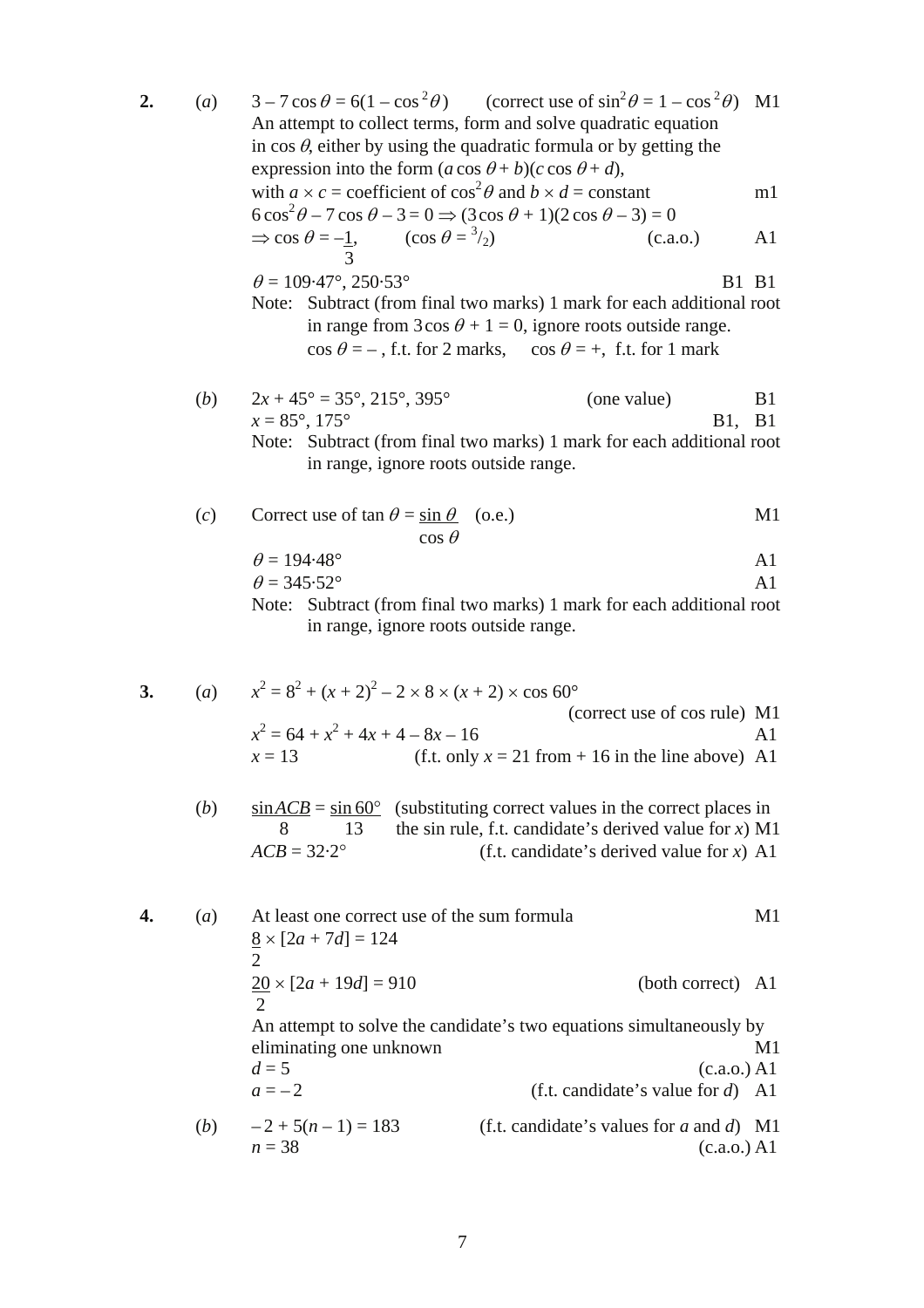**5.** (*a*)  $S_n = a + ar + ... + ar^{n-1}$  (at least 3 terms, one at each end) B1  $rS_n = ar + ... + ar^{n-1} + ar^n$  $S_n - rS_n = a - ar^n$  (multiply first line by *r* and subtract) M1  $(1 - r)S_n = a(1 - r^n)$  $S_n = \frac{a(1 - r^n)}{n}$ ) (convincing) A1  $1-r$ 

(b) Either: 
$$
\frac{a(1 - r^4)}{1 - r} = 73.8
$$
  
Or: 
$$
a + ar + ar^2 + ar^3 = 73.8
$$
 B1

$$
\frac{a}{1-r} = 125
$$
 B1

An attempt to solve these equations simultaneously by eliminating one of the variables M1

$$
r^4 = 0.4096
$$
 A1  
\n $r = 0.8$  (c.a.o.) A1  
\n $a = 25$  (f.t. candidate's value for r) A1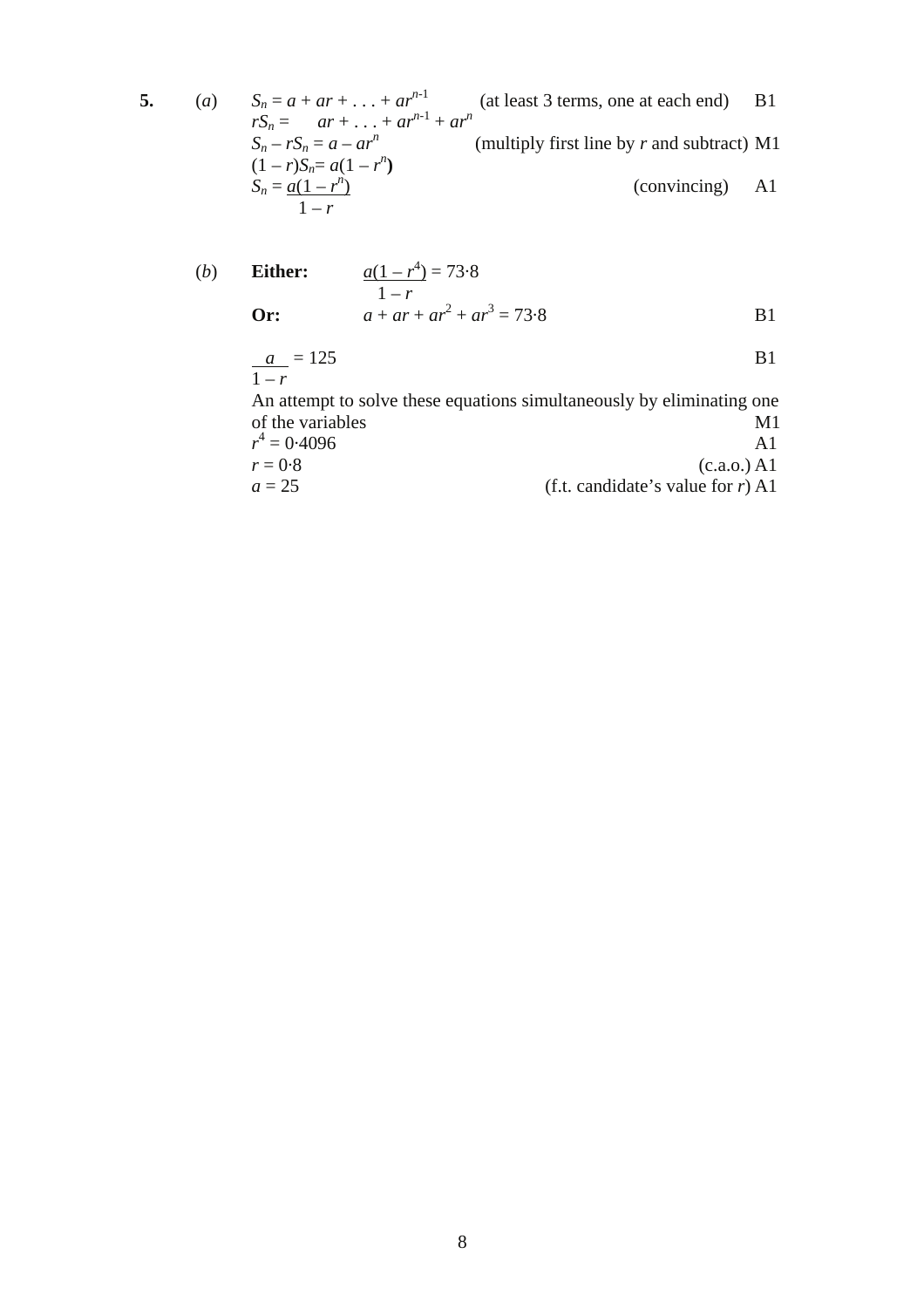6. (a) 
$$
\frac{x^{4/3}}{4/3} - 2 \times \frac{x^{3/4}}{3/4} + c
$$
 B1, B1

(*b*) (i)  $5 + 4x - x^2$  $= 8$  M1 An attempt to rewrite and solve quadratic equation in *x*, either by using the quadratic formula or by getting the expression into the form  $(x + a)(x + b)$ , with  $a \times b = 3$  m1  $(x-1)(x-3) = 0 \implies x = 1, 3$  (c.a.o.) A1 **Note: Answer only with no working earns 0 marks** 

(–1 if no constant term present)

(ii) **Either:**

 3 3 Total area =  $\int (5 + 4x - x^2) dx - \int 8 dx$  $\bigcup$ <sup>1</sup> (use of integration) M1 Either:  $\int 5 dx = 5x$  and  $\int 8 dx = 8x$  or:  $\int 3 dx = 3x$  B1  $J \qquad \qquad J \qquad \qquad J$  $\int 4x dx = 2x^2$ ,  $\int x^2 dx = \frac{x^3}{2}$  B1 B1  $J \t 3$ 3

Total area =  $[-3x + 2x^2 - (1/3)x^3]$  $(0.e)$ 1<sup>1</sup> 1<sup>1</sup> 1<sup>1</sup>

 $= (-9 + 18 - 9) - (-3 + 2 - 1/3)$ 

(substitution of candidate's limits in at least one integral) m1 Subtraction of integrals with correct use of candidate's  $x_A, x_B$  as limits m1 Total area =  $\frac{4}{ }$  (c.a.o.) A1

$$
3\quad
$$

**Or:**

Area of rectangle  $= 16$ 

(f.t. candidate's *x*-coordinates for *A*, *B*) B1

Area under curve 
$$
=\int_{1}^{3} (5 + 4x - x^2) dx
$$
 (use of integration) M1

$$
= [5x + 2x2 - (1/3)x3]13
$$

$$
(\text{correct integration}) \quad \text{B2}
$$
\n
$$
= (15 + 18 - 9) - (5 + 2 - 1/3)
$$
\n
$$
(\text{substitution of candidate's limits}) \quad \text{m1}
$$
\n
$$
= \frac{52}{3}
$$

Use of candidate's,  $x_A$ ,  $x_B$  as limits and trying to find total area by subtracting area of rectangle from area under curve m1 Total area =  $\frac{52 - 16 = 4}{4}$  (c.a.o.) A1 3 3

**6.** (*a*) *x*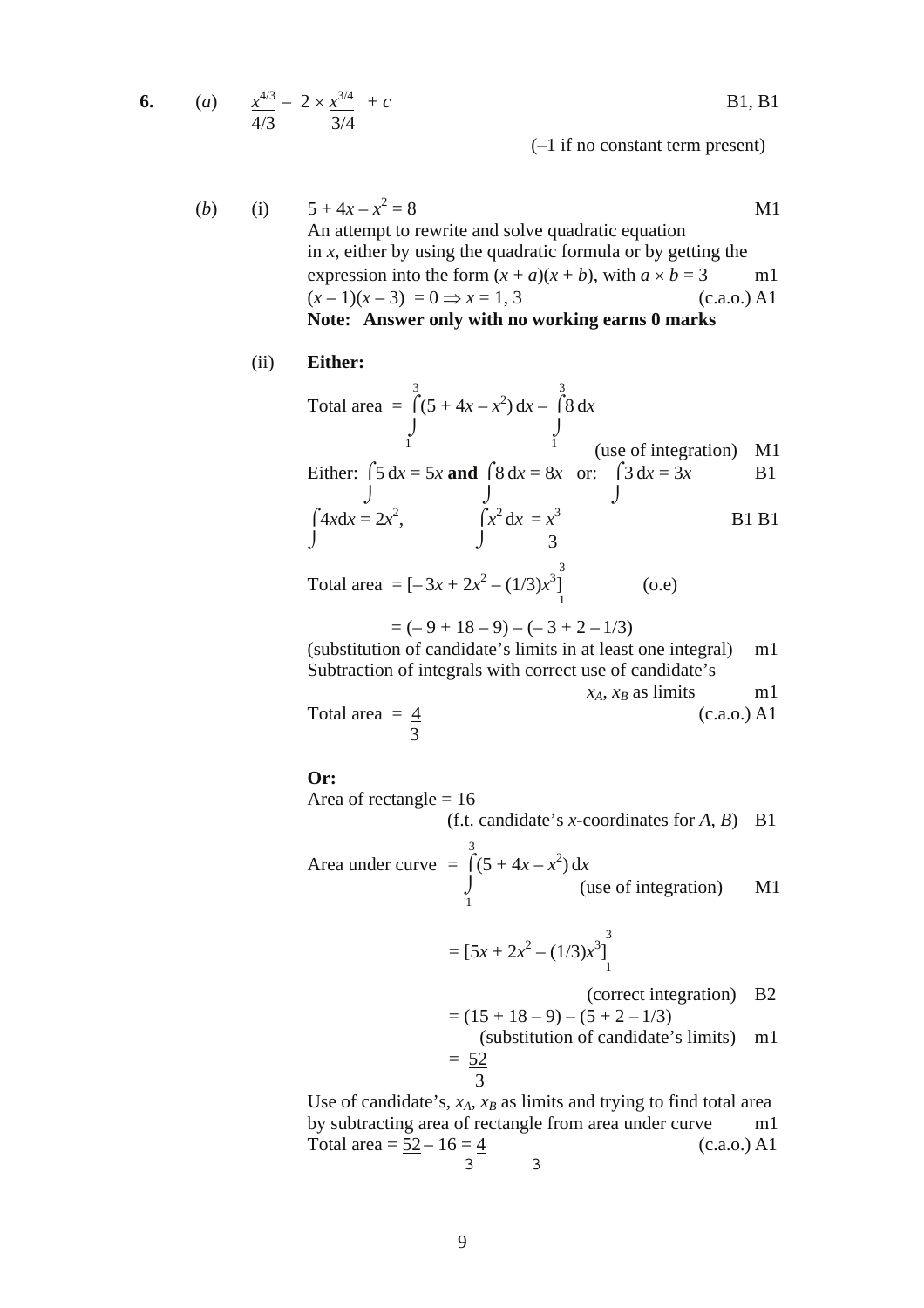**7.** (*a*) Let  $p = \log_a x$ Then  $x = a^p$  (relationship between log and power) B1 *x n* (the laws of indices) B1 ∴ $log_a x^n$ (relationship between log and power) ∴ $log_a x^n$ (convincing) B1

(b) 
$$
\frac{1}{2} \log_a 324 = \log_a 324^{1/2}
$$
  
\n $2 \log_a 12 = \log_a 12^2$  (at least one use of power law) B1  
\n $\frac{1}{2} \log_a 324 + \log_a 56 - 2 \log_a 12 = \log_a \frac{324^{1/2} \times 56}{12^2}$   
\n(use of addition law) B1  
\n(use of subtraction law) B1

$$
\frac{1}{2}\log_a 324 + \log_a 56 - 2\log_a 12 = \log_a 7
$$
 (c.a.o) B1

## **Note: Answer only of log***a* **7 without any working earns 0 marks**

| (c) | (i)  | $2^{x+1} = 2^x \times 2$                               | B1                                         |
|-----|------|--------------------------------------------------------|--------------------------------------------|
|     |      | $3^x = 2^{x+1} \implies (1.5)^x = 2$                   | B1                                         |
|     | (11) | <b>Hence:</b> $x \log_{10} 1.5 = \log_{10} 2$          |                                            |
|     |      | (taking logs on both sides and using the power law) M1 |                                            |
|     |      |                                                        | (f.t. candidate's values for $c$ and $d$ ) |
|     |      | $x = 1.71$                                             | (c.a.o.) A1                                |
|     |      | <b>Otherwise:</b>                                      |                                            |
|     |      | $x \log_{10} 3 = (x + 1) \log_{10} 2$                  |                                            |

$$
x \log_{10} 5 = (x + 1) \log_{10} 2
$$
  
(taking logs on both sides and using the power law) M1  
 $x = 1.71$  (c.a.o.) A1

| (a) | $A(-2, 4)$                          |    |
|-----|-------------------------------------|----|
|     | A correct method for finding radius | M1 |
|     | Radius = $\sqrt{10}$                |    |

| (b) | An attempt to substitute $(3y - 4)$ for x in the equation of the circle M1 |                                                                           |    |
|-----|----------------------------------------------------------------------------|---------------------------------------------------------------------------|----|
|     | $10y^2 - 20y + 10 = 0$                                                     |                                                                           | A1 |
|     | Either:                                                                    | Use of $b^2-4ac$                                                          | m1 |
|     |                                                                            | Determinant = $0 \Rightarrow x - 3y + 4 = 0$ is a tangent to the          |    |
|     |                                                                            | circle                                                                    | A1 |
|     | Or:                                                                        | An attempt to factorise candidate's quadratic                             | ml |
|     |                                                                            | Repeated (single) root $\Rightarrow$ $x - 3y + 4 = 0$ is a tangent to the |    |
|     |                                                                            | circle                                                                    |    |